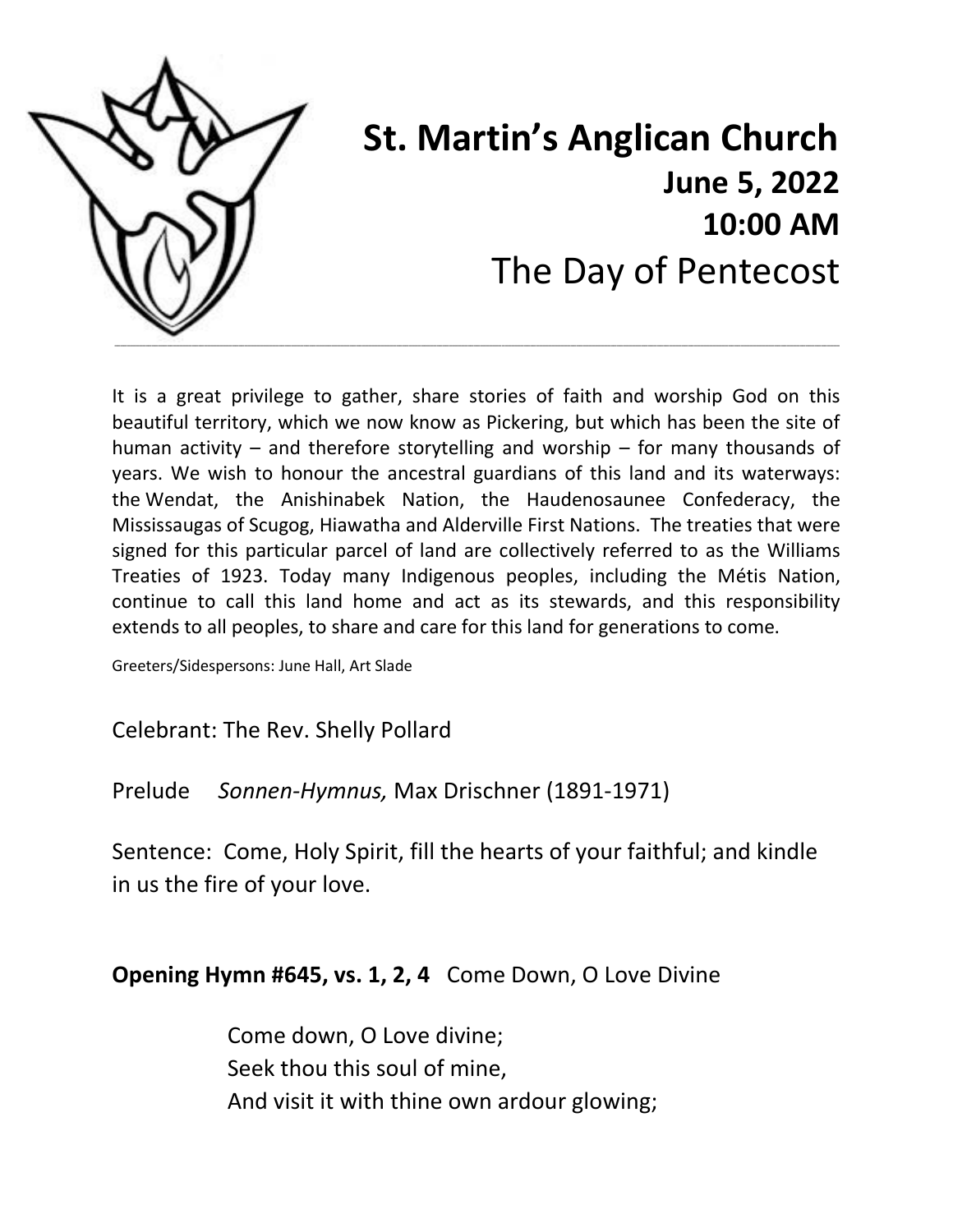O Comforter, draw near, Within my heart appear, And kindle it, thy holy flame bestowing.

O let it freely burn, Till earthly passions turn To dust and ashes in its heat consuming; And let thy glorious light Shine ever on my sight, And clothe me round, the while my path illuming.

And so the yearning strong, With which the soul will long, Shall far outpass the power of human telling; For non can guess its grace Till they become the place Wherein the Holy Spirit finds a dwelling.

#### **THE GATHERING OF THE COMMUNITY**

- *Celebrant* Alleluia! Christ is risen.
- *People* **The Lord is risen indeed. Alleluia!**
- *Celebrant* May his grace and peace be with you.
- *People* **May he fill our hearts with joy.**

*Celebrant* Almighty God,

*All* **to you all hearts are open, all desires known, and from you no secrets are hidden. Cleanse the thoughts of our hearts by the inspiration of your Holy Spirit,**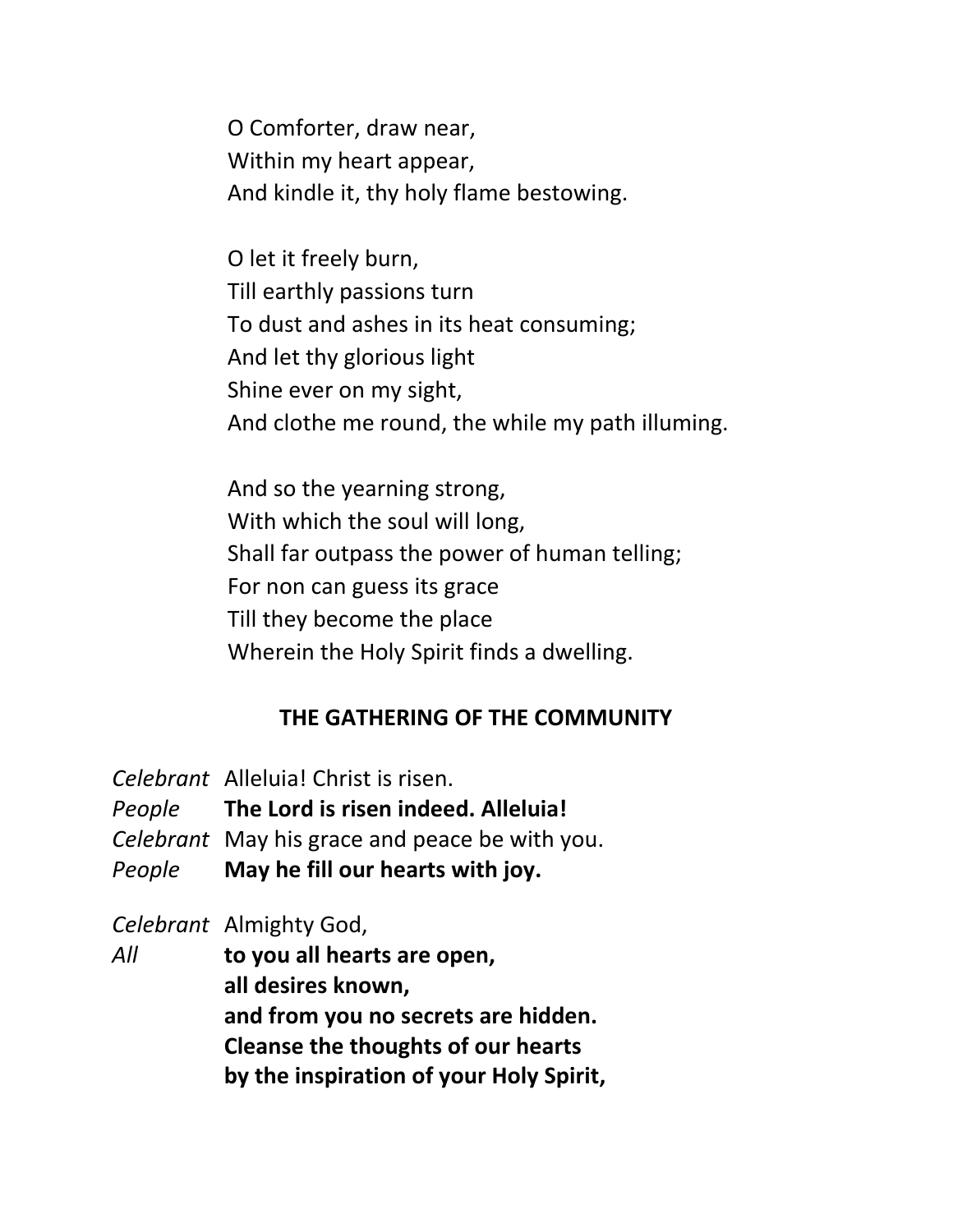**that we may perfectly love you, and worthily magnify your holy name; through Christ our Lord. Amen.**

#### **Glory to God (sung)**

*All* **Glory to God in the highest, and peace to his people on earth. Lord God, heavenly king, almighty God and Father, we worship you, we give you thanks, we praise you for your glory. Lord Jesus Christ, only Son of the Father, Lord God, Lamb of God, you take away the sin of the world: have mercy on us; you are seated at the right hand of the Father: receive our prayer. For you alone are the Holy One, you alone are the Lord, you alone are the Most High, Jesus Christ, with the Holy Spirit, in the glory of God the Father. Amen.**

#### **The Collect**

Almighty and everliving God, who fulfilled the promises of Easter by sending us your Holy Spirit and opening to every race and nation the way of life eternal,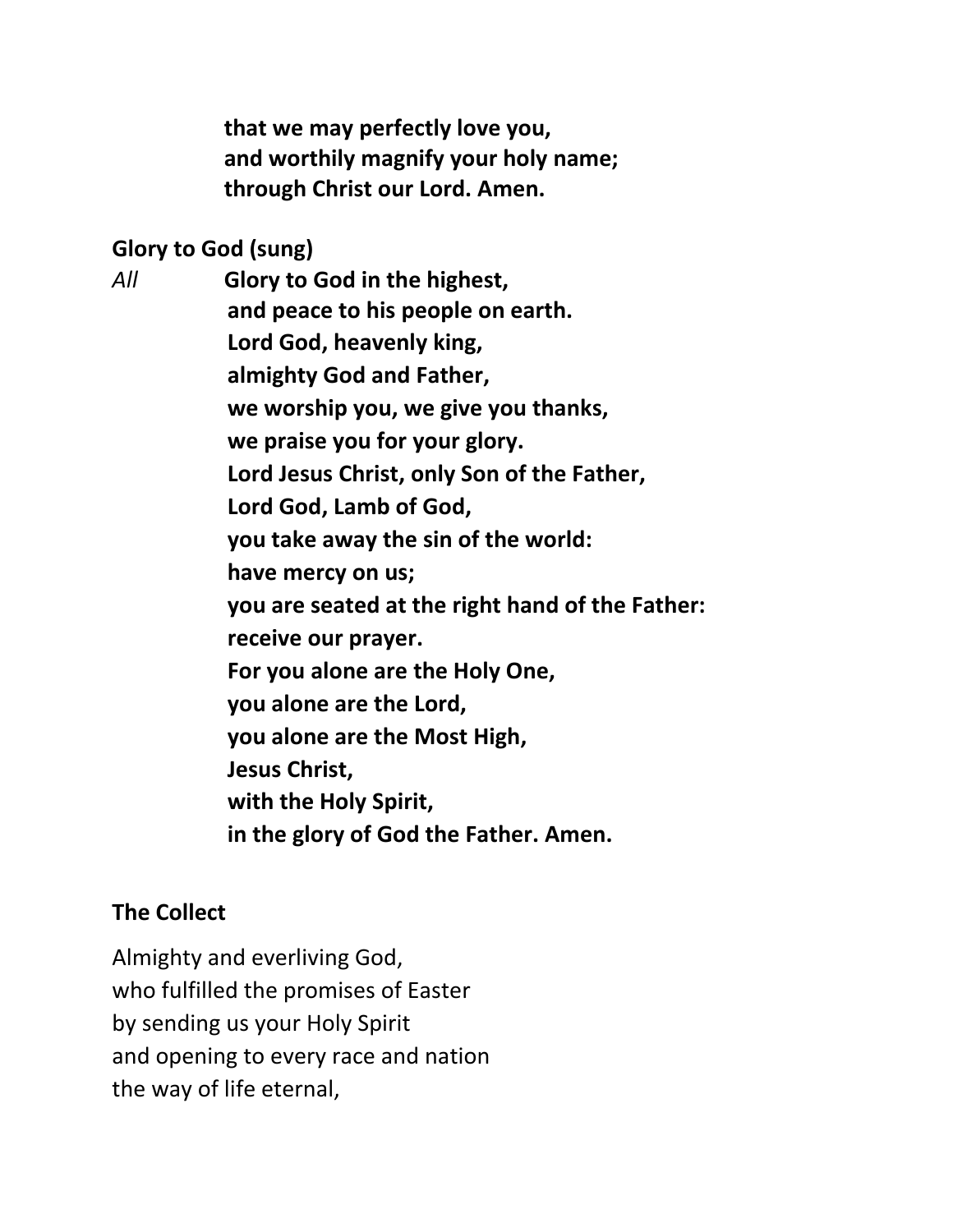keep us in the unity of your Spirit, that every tongue may tell of your glory; through Jesus Christ our Lord, who lives and reigns with you and the Holy Spirit, one God, now and for ever. **Amen.**

#### **THE PROCLAMATION OF THE WORD**

First Reading Acts 2.1-21 Reader: Elaine Watters

A Reading from the Book of Acts:

When the day of Pentecost had come, they were all together in one place. And suddenly from heaven there came a sound like the rush of a violent wind, and it filled the entire house where they were sitting. Divided tongues, as of fire, appeared among them, and a tongue rested on each of them. All of them were filled with the Holy Spirit and began to speak in other languages, as the Spirit gave them ability. Now there were devout Jews from every nation under heaven living in Jerusalem. And at this sound the crowd gathered and was bewildered, because each one heard them speaking in the native language of each. Amazed and astonished, they asked, "Are not all these who are speaking Galileans? And how is it that we hear, each of us, in our own native language? Parthians, Medes, Elamites, and residents of Mesopotamia, Judea and Cappadocia, Pontus and Asia, Phrygia and Pamphylia, Egypt and the parts of Libya belonging to Cyrene, and visitors from Rome, both Jews and proselytes, Cretans and Arabs - in our own languages we hear them speaking about God's deeds of power." All were amazed and perplexed, saying to one another, "What does this mean?" But others sneered and said, "They are filled with new wine." But Peter, standing with the eleven, raised his voice and addressed them, "Men of Judea and all who live in Jerusalem, let this be known to you, and listen to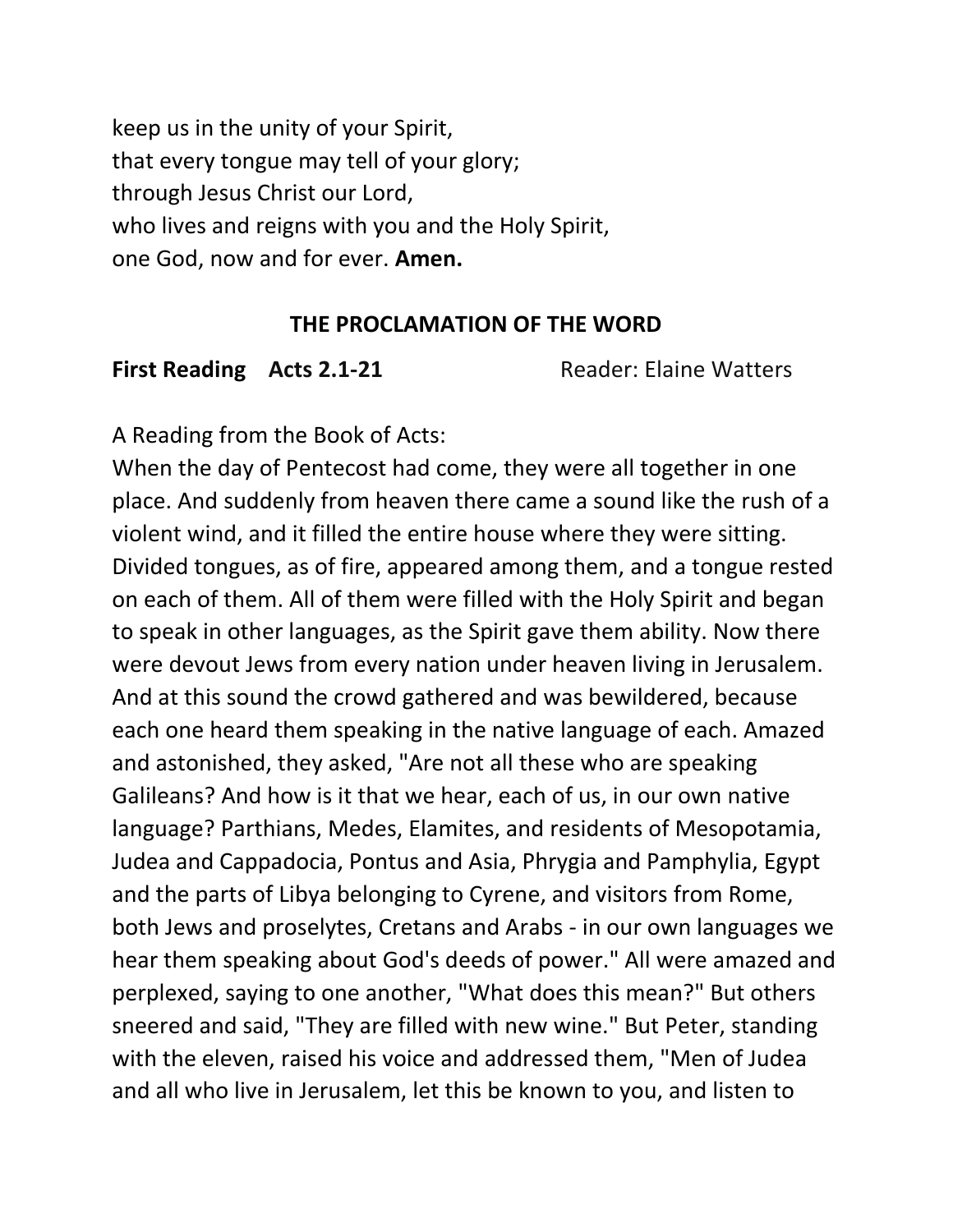what I say. Indeed, these are not drunk, as you suppose, for it is only nine o'clock in the morning. No, this is what was spoken through the prophet Joel: 'In the last days it will be, God declares, that I will pour out my Spirit upon all flesh, and your sons and your daughters shall prophesy, and your young men shall see visions, and your old men shall dream dreams. Even upon my slaves, both men and women, in those days I will pour out my Spirit; and they shall prophesy. And I will show portents in the heaven above and signs on the earth below, blood, and fire, and smoky mist. The sun shall be turned to darkness and the moon to blood, before the coming of the Lord's great and glorious day. Then everyone who calls on the name of the Lord shall be saved.'"

The Word of the Lord. **Thanks be to God.**

## **Psalm 104.25-35 (Sung)**

O Lord, how manifold are your works! in wisdom you have made them all; the earth is full of your creatures.

Yonder is the great and wide sea with its living things too many to number, creatures both small and great.

There move the ships, and there is that Leviathan, which you have made for the sport of it.

All of them look to you to give them their food in due season.

You give it to them; they gather it; you open your hand, and they are filled with good things.

You hide your face, and they are terrified; you take away their breath,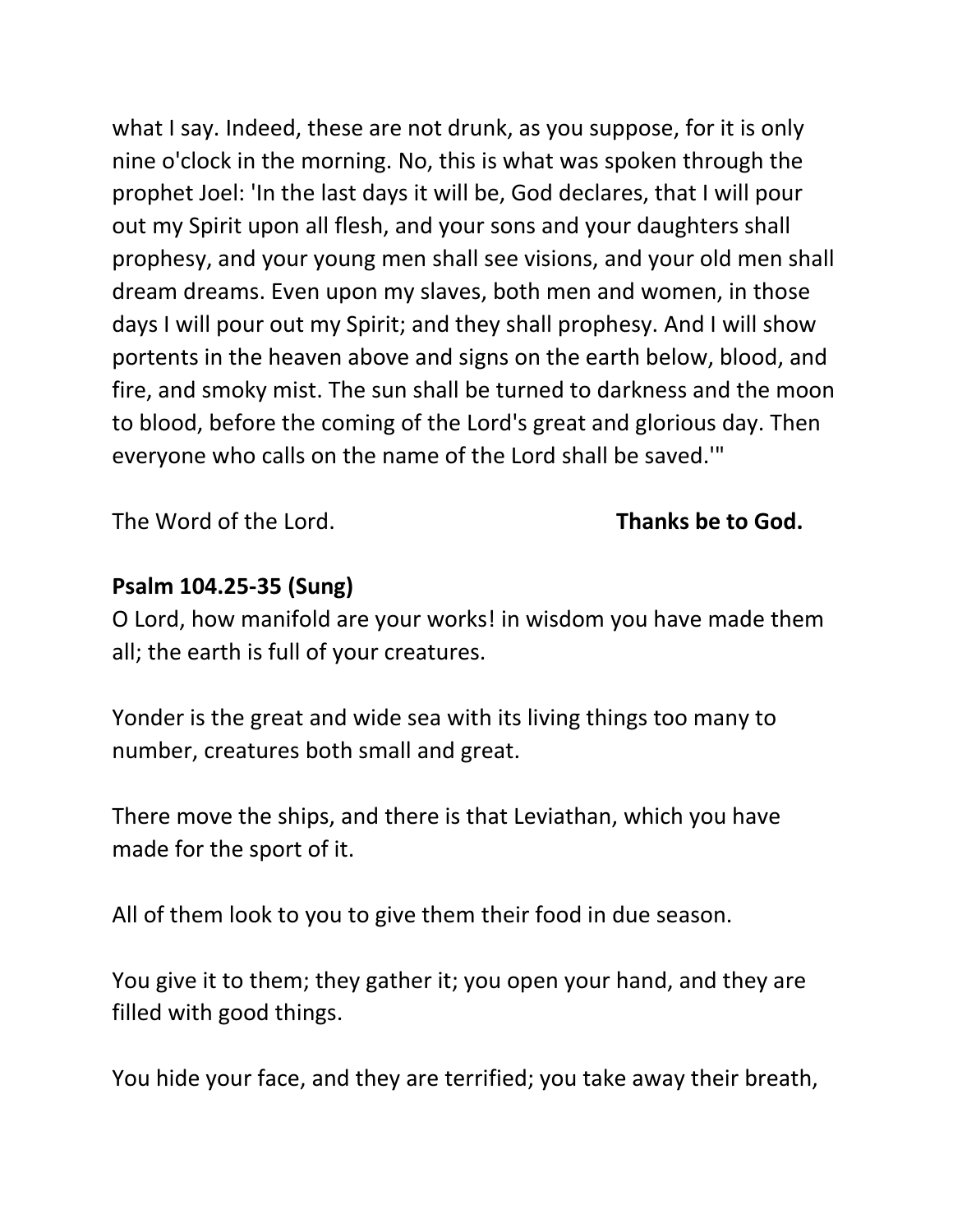and they die and return to their dust.

You send forth your Spirit, and they are created; and so you renew the face of the earth.

May the glory of the Lord endure for ever; may the Lord rejoice in all his works. He looks at the earth and it trembles; he touches the mountains and they smoke.

I will sing to the Lord as long as I live; I will praise my God while I have my being.

May these words of mine please him; I will rejoice in the Lord.

#### **Second Reading Romans 8.14-17**

A Reading from the Letter of Paul to the Romans:

For all who are led by the Spirit of God are children of God. For you did not receive a spirit of slavery to fall back into fear, but you have received a spirit of adoption. When we cry, "Abba! Father!" it is that very Spirit bearing witness with our spirit that we are children of God, and if children, then heirs, heirs of God and joint heirs with Christ if, in fact, we suffer with him so that we may also be glorified with him.

The Word of the Lord. **Thanks be to God.**

*Please stand for the Gospel.* 

**Gospel Acclamation**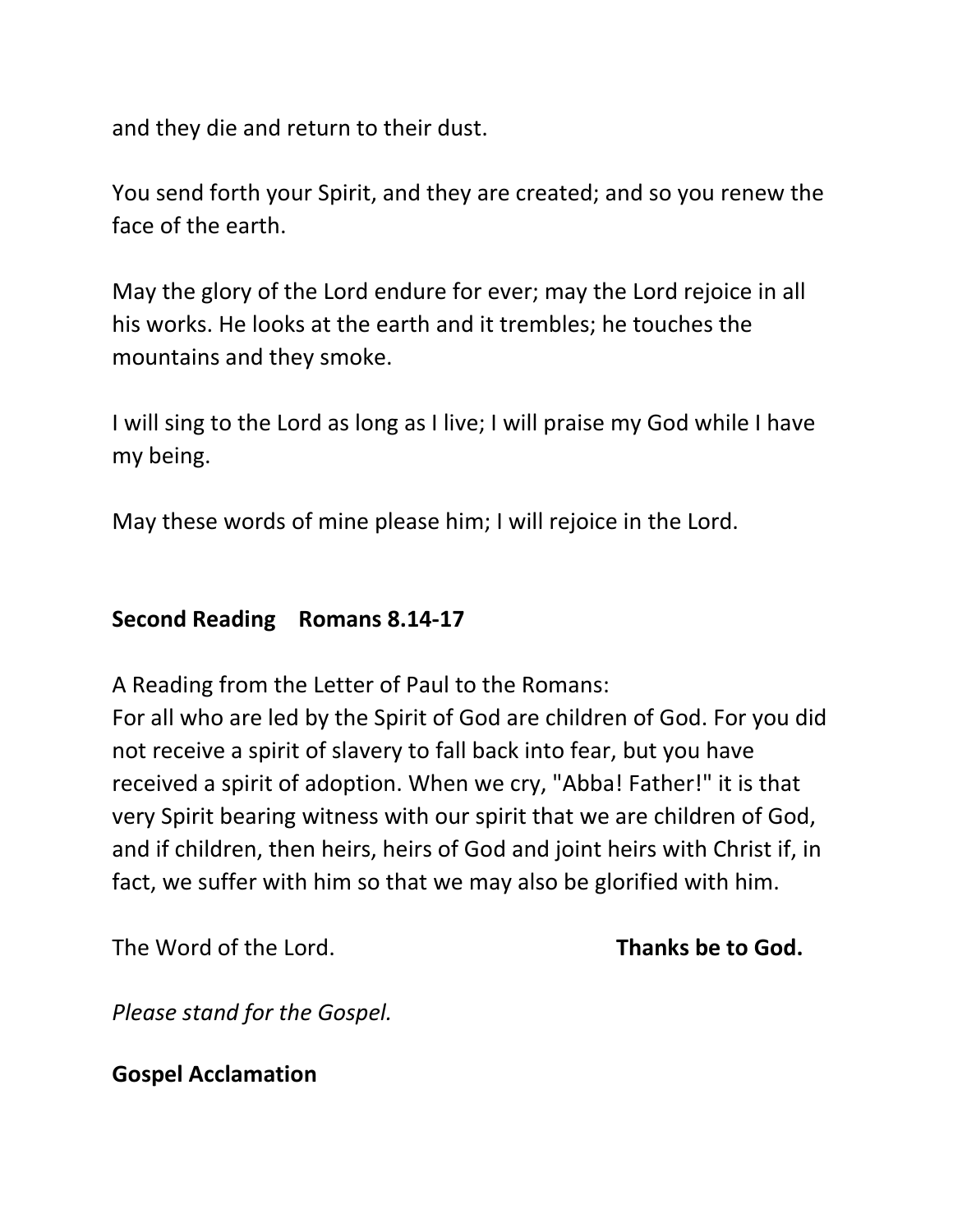## **Gospel Reading John 14.8-17, 25-27**

*Reader* The Lord be with you.

## *People* **And also with you.**

*Reader* The Holy Gospel of our Lord Jesus Christ according to Saint John.

## *People* **Glory to you, Lord Jesus Christ.**

Philip said to Jesus, "Lord, show us the Father, and we will be satisfied." Jesus said to him, "Have I been with you all this time, Philip, and you still do not know me? Whoever has seen me has seen the Father. How can you say, 'Show us the Father'? Do you not believe that I am in the Father and the Father is in me? The words that I say to you I do not speak on my own; but the Father who dwells in me does his works. Believe me that I am in the Father and the Father is in me; but if you do not, then believe me because of the works themselves. Very truly, I tell you, the one who believes in me will also do the works that I do and, in fact, will do greater works than these, because I am going to the Father. I will do whatever you ask in my name, so that the Father may be glorified in the Son. If in my name you ask me for anything, I will do it. If you love me, you will keep my commandments. And I will ask the Father, and he will give you another Advocate, to be with you forever. This is the Spirit of truth, whom the world cannot receive, because it neither sees him nor knows him. You know him, because he abides with you, and he will be in you.

I have said these things to you while I am still with you. But the Advocate, the Holy Spirit, whom the Father will send in my name, will teach you everything, and remind you of all that I have said to you. Peace I leave with you; my peace I give to you. I do not give to you as the world gives. Do not let your hearts be troubled, and do not let them be afraid."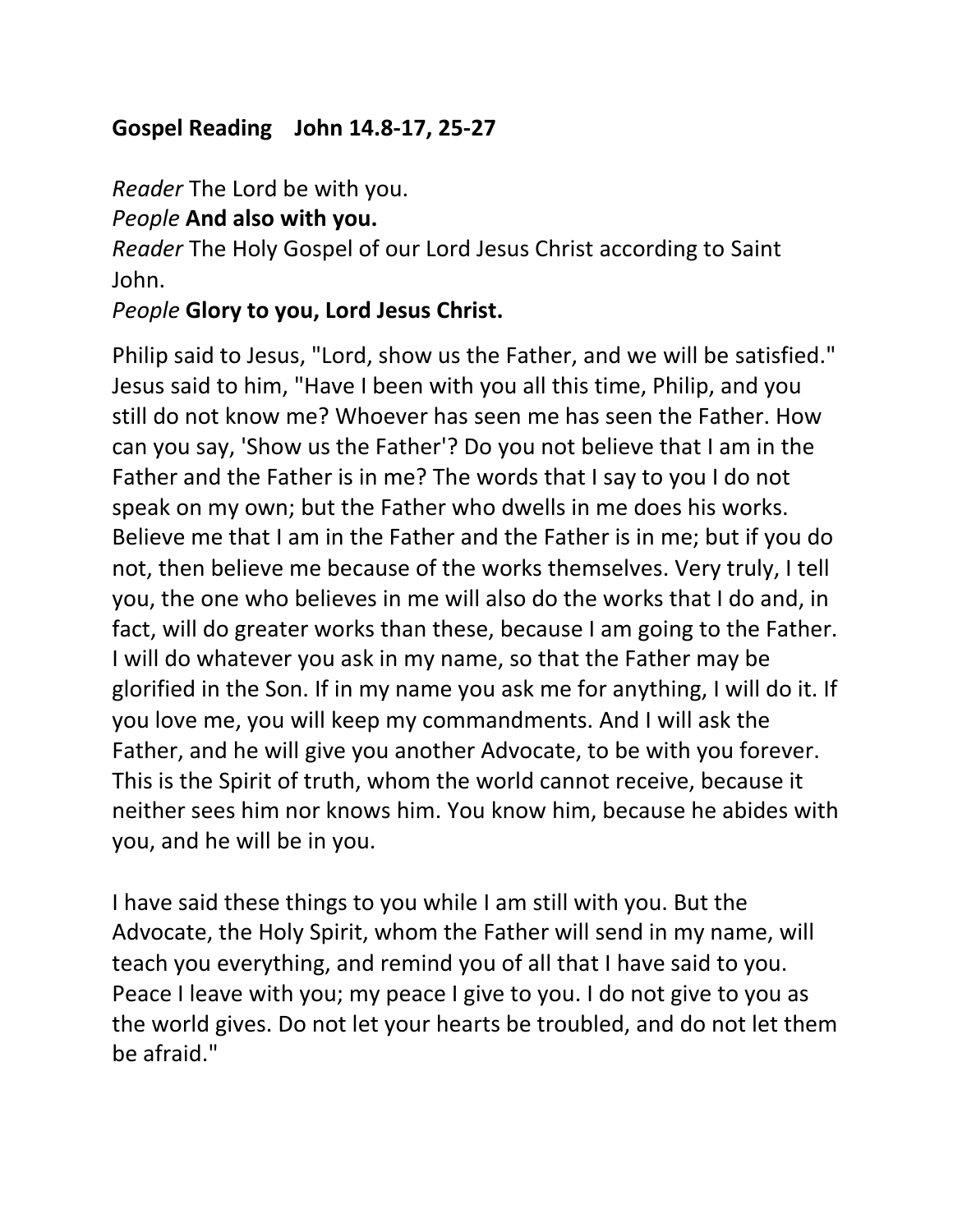The Gospel of Christ.

*People* **Praise to you, Lord Jesus Christ.**

**Homily** The Rev. Shelly Pollard

## **Holy Baptism**

#### **Hymn #540 Just as the Deer**

Just as the deer longs for the water brooks, so longs my soul for you, O Lord my God. All that I am thirsts for the living spring of your kind presence welling deep within. Why now so full of heaviness my soul? Why such disquiet deep within my heart?

Deep calls to deep in cataracts of thunder; your floods and rapids crash across my life. My tears have been my food both day and night; my God, why now have you forgotten me? Why now so full of heaviness my soul? Why such disquiet deep within my heart?

All through the day my God will comfort me, and in the night my voice will raise God's song, and I will go to worship in God's house. God of my life, to you I raise my prayer, and when I come into your presence, Lord, my barren soul will blossom with new life.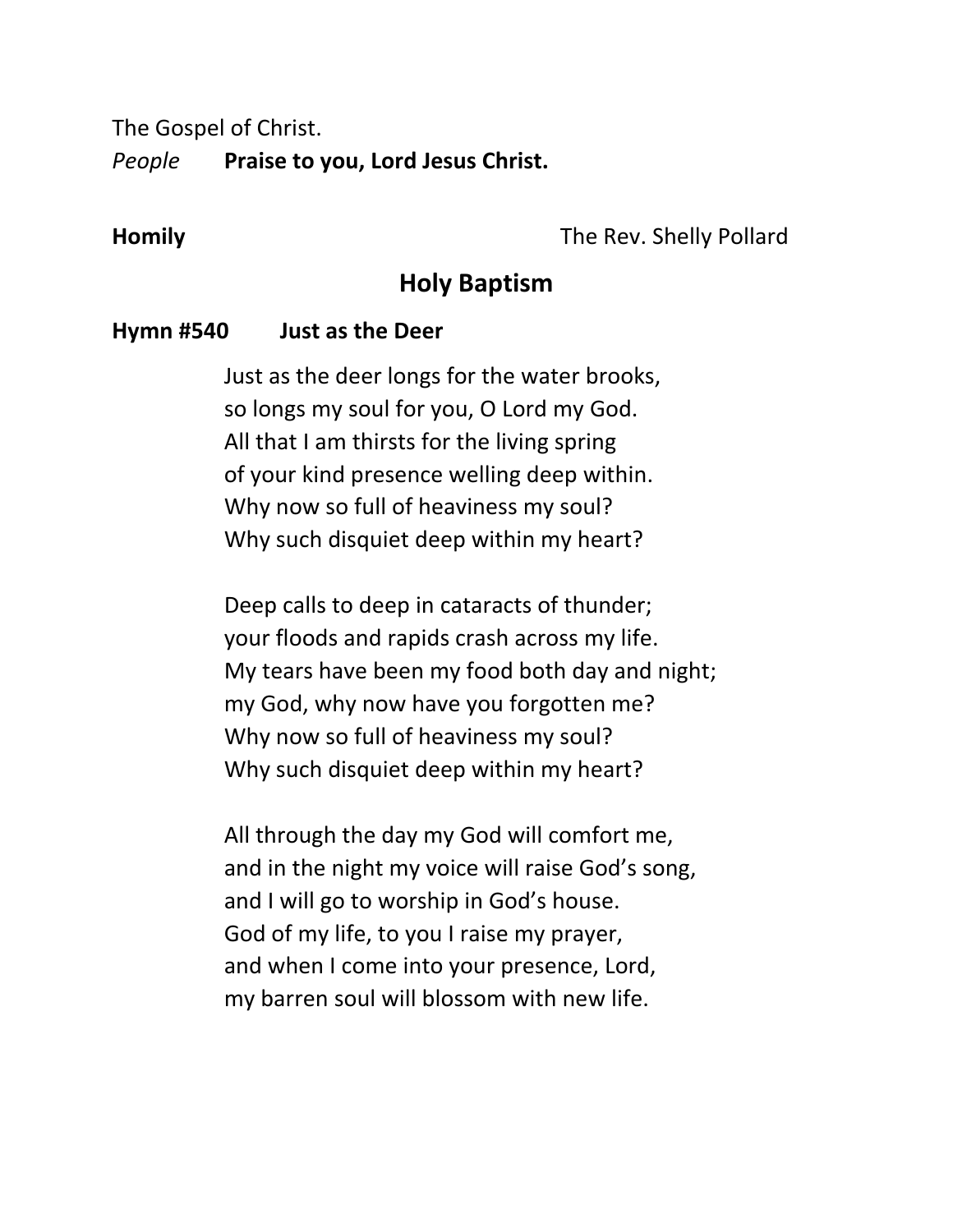## **Presentation & Examination of the Candidate**

*Celebrant* The candidate for Holy Baptism will now be presented.

*Parents and* 

*sponsors* We present *Avery* to receive the sacrament of baptism.

*Celebrant* Will you be responsible for seeing that the child you present is nurtured in the faith and life of the Christian community?

*Parents and* 

*sponsors* I will, with God's help.

*Celebrant* Will you by your prayers and witness help this child to grow into the full stature of Christ?

*Parents and* 

- *sponsors* I will, with God's help.
- *Celebrant* Do you renounce Satan and all the spiritual forces of wickedness that rebel against God?

*Parents and* 

*sponsors* I renounce them.

*Celebrant* Do you renounce the evil powers of this world which corrupt and destroy the creatures of God?

*Parents and* 

*sponsors* I renounce them.

*Celebrant* Do you renounce all sinful desires that draw you from the love of God?

*Parents and*

*sponsors* I renounce them.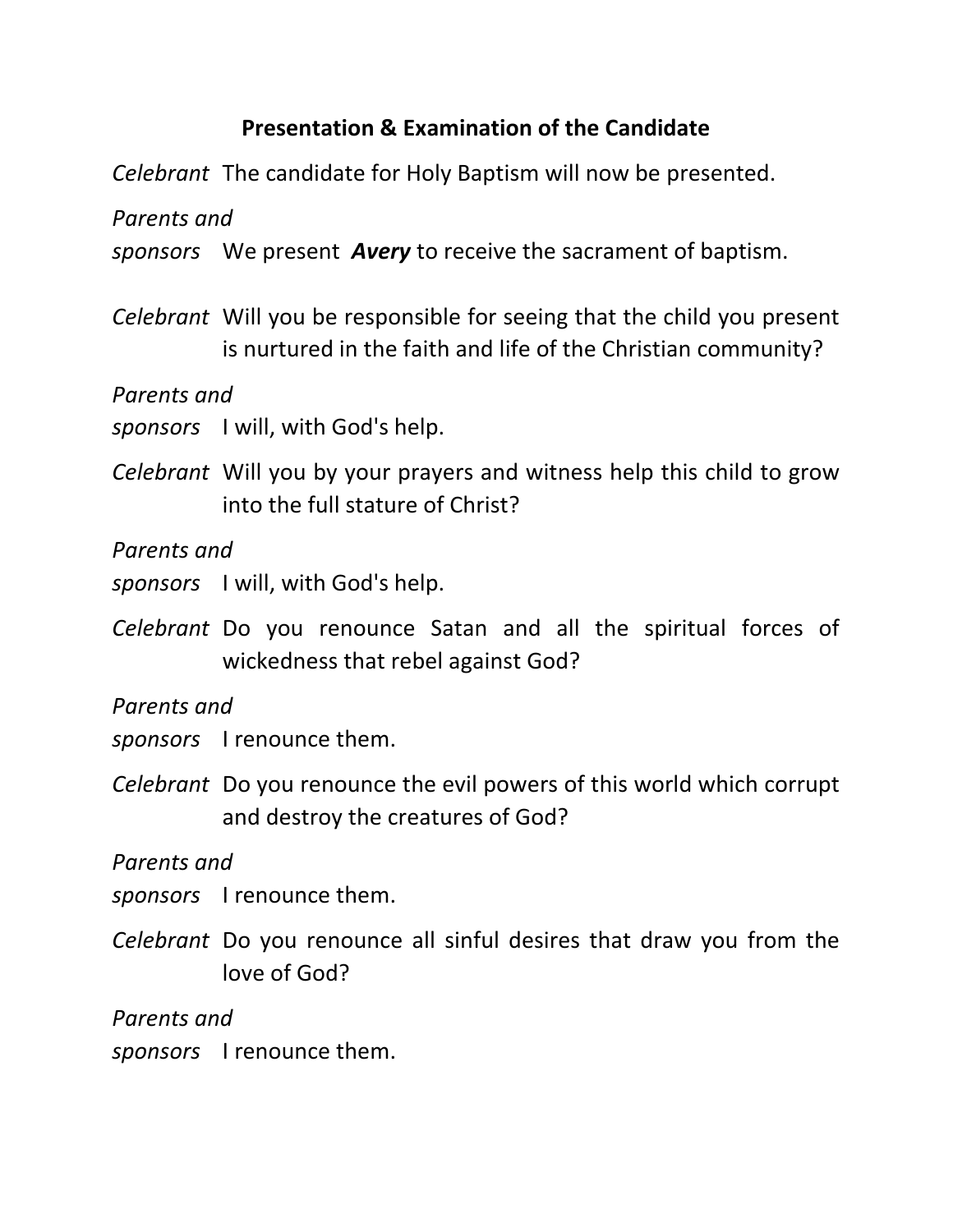## **Prayers for the Candidates**

*Celebrant* Let us now pray for *Avery* who is to receive the sacrament of new birth.

Prayers **Intercessor: William McCullough** 

- Leader Deliver her, O Lord, from the way of sin and death.
- *People* **Lord, hear our prayer**.
- Leader Open her heart to your grace and truth.
- *People* **Lord, hear our prayer***.*
- Leader Fill her with your holy and life-giving Spirit.
- *People* **Lord, hear our prayer**.
- Leader Teach her to love others in the power of the Spirit.
- *People* **Lord, hear our prayer***.*
- Leader Send her into the world in witness to your love.
- *People* **Lord, hear our prayer.**
- Leader Bring her to the fullness of your peace and glory.
- *People* **Lord, hear our prayer.**
- *Leader* Grant, O Lord, that all who are baptized into the death of Jesus Christ your Son may live in the power of his resurrection and look for him to come again in glory; who lives and reigns now and for ever. **Amen.**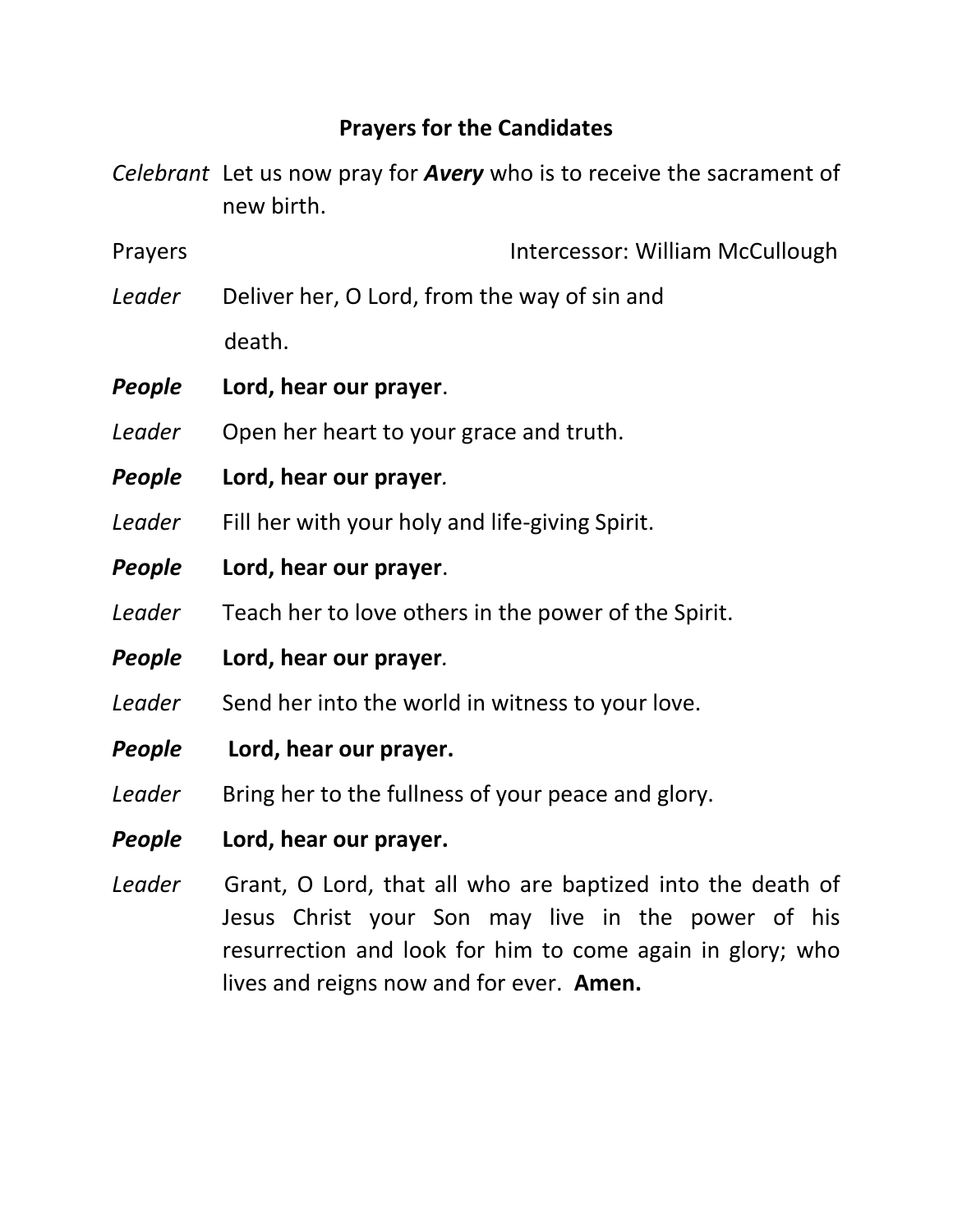#### **Thanksgiving over the Water**

*Celebrant* The Lord be with you.

*People* **And also with you.**

*Celebrant* Let us give thanks to the Lord our God.

#### *People* **It is right to give our thanks and praise.**

*Celebrant* We thank you, Almighty God, for the gift of water. Over water the Holy Spirit moved in the beginning of creation. Through water you led the children of Israel out of their bondage in Egypt into the land of promise. In water your Son Jesus received the baptism of John and was anointed by the Holy Spirit as the Messiah, the Christ, to lead us, through his death and resurrection, from the bondage of sin into everlasting life.

> We thank you, Father, for the water of baptism. In it we are buried with Christ in his death. By it we share in his resurrection. Through it we are reborn by the Holy Spirit. Therefore in joyful obedience to your Son, we bring into his fellowship those who come to him in faith, baptizing them in the name of the Father, and of the Son, and of the Holy Spirit. Now sanctify this water by the power of your Holy Spirit, that those who are here cleansed from sin and born again, may continue for ever in the risen life of Jesus Christ our Saviour. To him, to you, and to the Holy Spirit, be all honour and glory, now and for ever. **Amen.**

*Celebrant* Let us join with those who are committing themselves to Christ and renew our own baptismal covenant.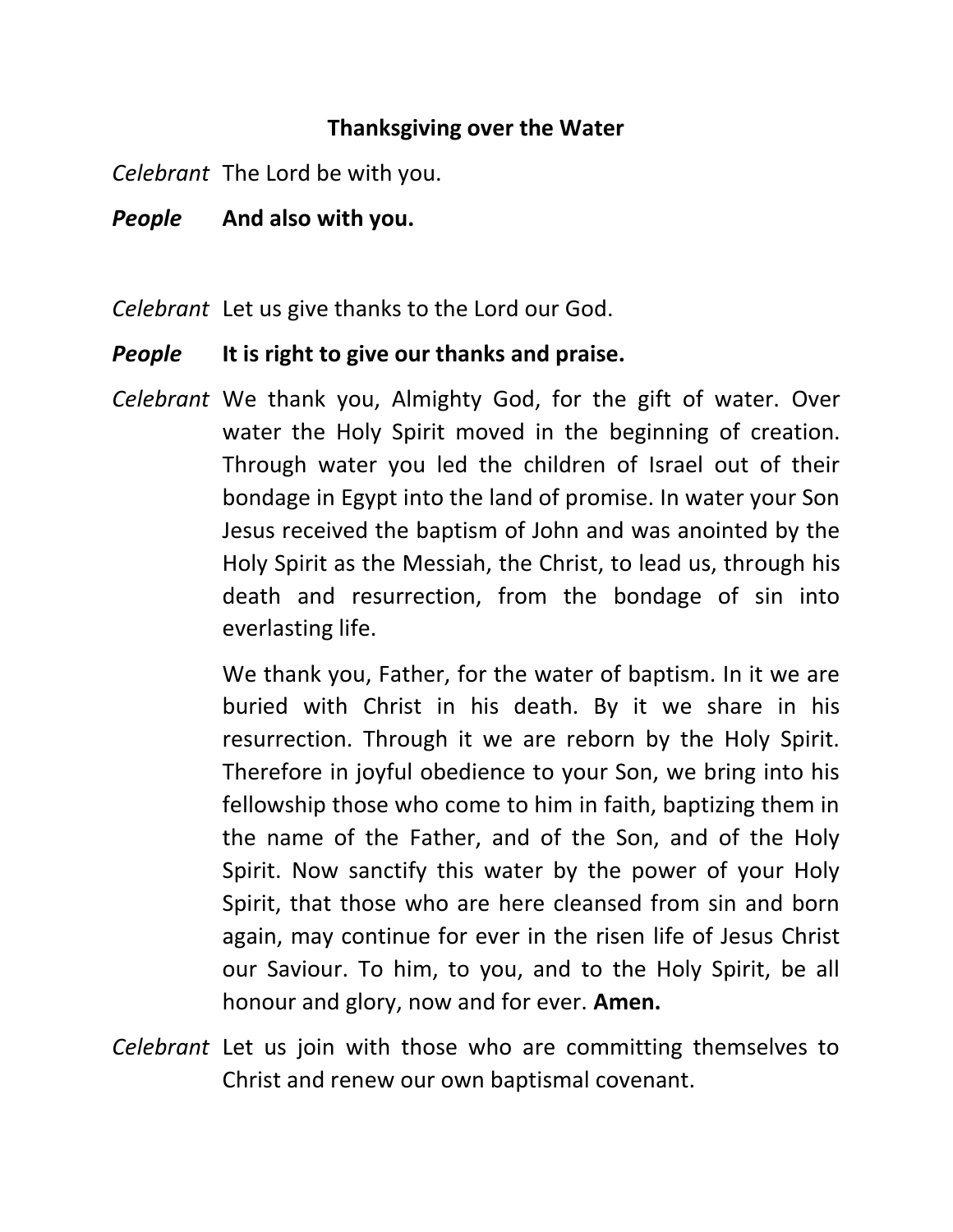## **The Baptismal Covenant**

*Celebrant* Do you believe in God the Father?

*People* **I believe in God, The Father almighty, creator of heaven and earth. Celebrant Do you believe in Jesus Christ, the Son of God? People I believe in Jesus Christ, his only Son, our Lord. He was conceived by the power of the Holy Spirit and born of the Virgin Mary. He suffered under Pontius Pilate, was crucified, died, and was buried. He descended to the dead. On the third day he rose again. He ascended into heaven, and is seated at the right hand of the Father. He will come again to judge the living and the dead.** 

*Celebrant* Do you believe in God the Holy Spirit?

- *People* **I believe in God the Holy Spirit, the holy catholic Church, the communion of saints, the forgiveness of sins, the resurrection of the body, and the life everlasting.**
- *Celebrant* Will you continue in the apostles' teaching and fellowship, in the breaking of bread, and in the prayers?
- *People* **I will, with God's help.**
- *Celebrant* Will you persevere in resisting evil and, whenever you fall into sin, repent and return to the Lord?
- *People* **I will, with God's help.**
- *Celebrant* Will you proclaim by word and example the good news of God in Christ?
- *People* **I will, with God's help.**
- *Celebrant* Will you seek and serve Christ in all persons, loving your neighbour as yourself?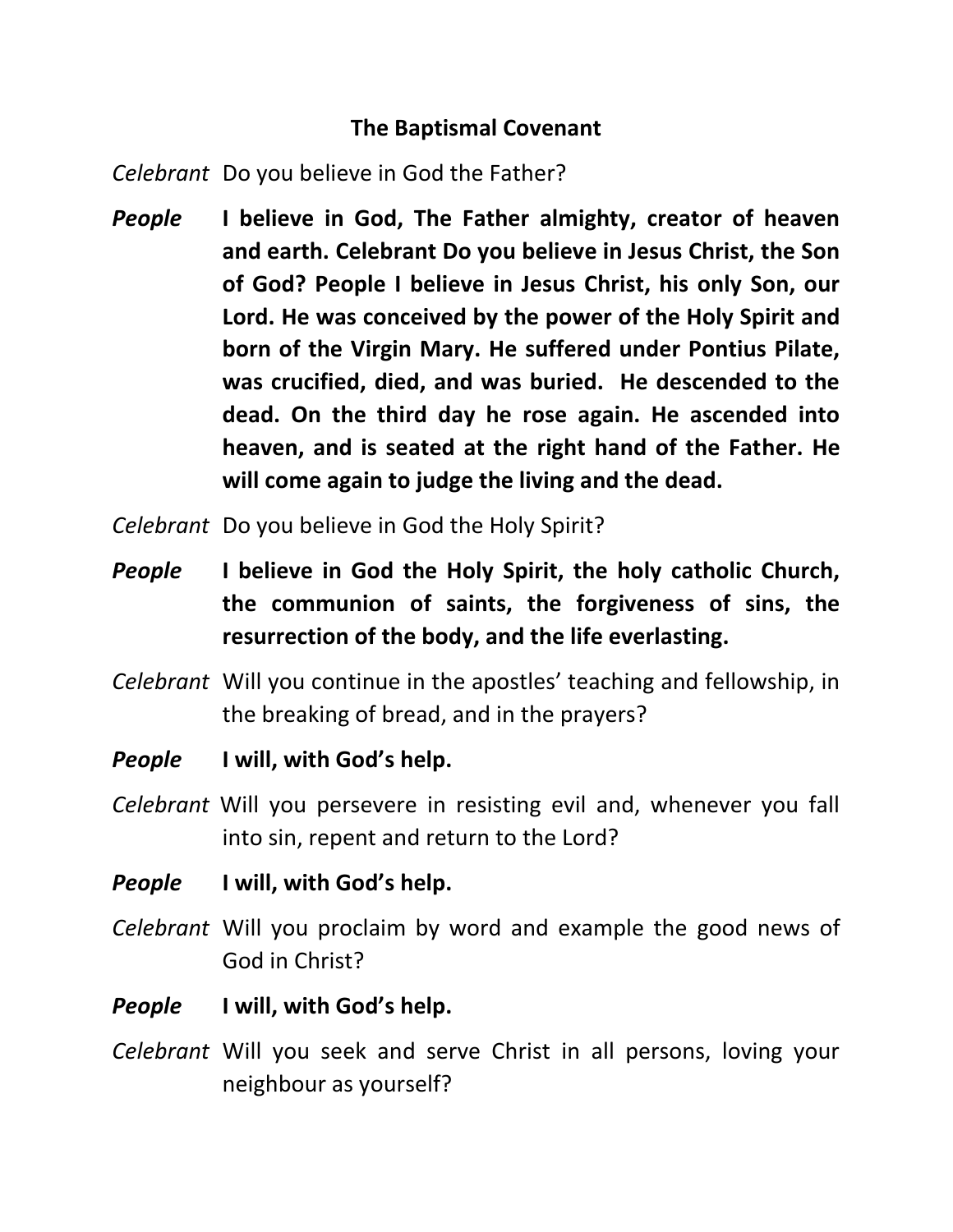#### *People* **I will, with God's help.**

- *Celebrant* Will you strive for justice and peace among all people, and respect the dignity of every human being?
- *People* **I will, with God's help.**
- *Celebrant* Will you strive to safeguard the integrity of God's creation, and respect, sustain and renew the life of the Earth?
- *People* **I will, with God's help.**

## **The Baptism**

*The candidate is presented by name to the celebrant, who then pours water upon the candidate, saying,*

*Avery Hawley Glassford,* I baptize you in the name of the Father, and of the Son, and of the Holy Spirit. **Amen.**

*The celebrant makes the sign of the cross on the forehead, saying,*

I sign you with the cross, and mark you as Christ's own for ever.

*The celebrant, at a place in the full sight of the congregation, prays over the newly baptized, saying,*

Heavenly Father, we thank you that by water and the Holy Spirit

you have bestowed upon this your servant *Avery* the forgiveness of sin, and have raised her to the new life of grace. Sustain her, O Lord, in your Holy Spirit. Give her an inquiring and discerning heart, the courage to will and to persevere, a spirit to know and to love you, and the gift of joy and wonder in all your works. **Amen.**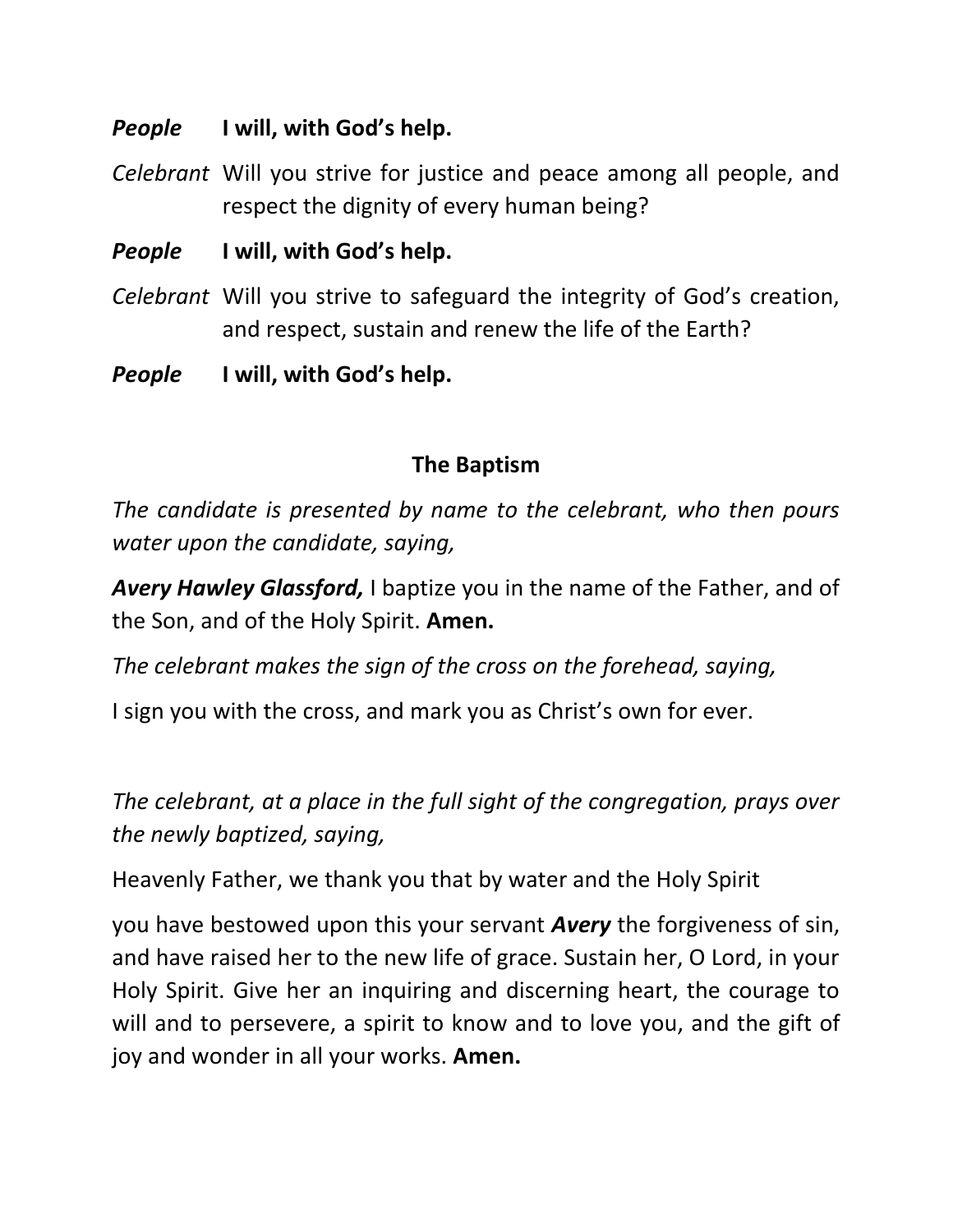## **The Giving of the Light**

*The celebrant gives the newly baptized a lighted candle, saying,*

Receive the light of Christ, to show that you have passed from darkness to light.

*When the newly baptized has received the candle, the people say,* **Let your light so shine before others that they may see your good works and glorify your Father in heaven.**

*Celebrant* Let us welcome the newly baptized.

*People* **We receive you into the household of God. Confess the faith of Christ crucified, proclaim his resurrection, and share with us in his eternal priesthood.**

#### **The Peace**

- *Celebrant* The peace of the Lord be always with you.
- *People* **And also with you**.

**Offertory Hymn #637 vs. 1, 2, 4** Come, Holy Ghost, Our Souls Inspire

Come, Holy Ghost, our souls inspire, and lighten with celestial fire; thou the anointing Spirit art, who dost thy sevenfold gifts impart.

Thy blessèd unction from above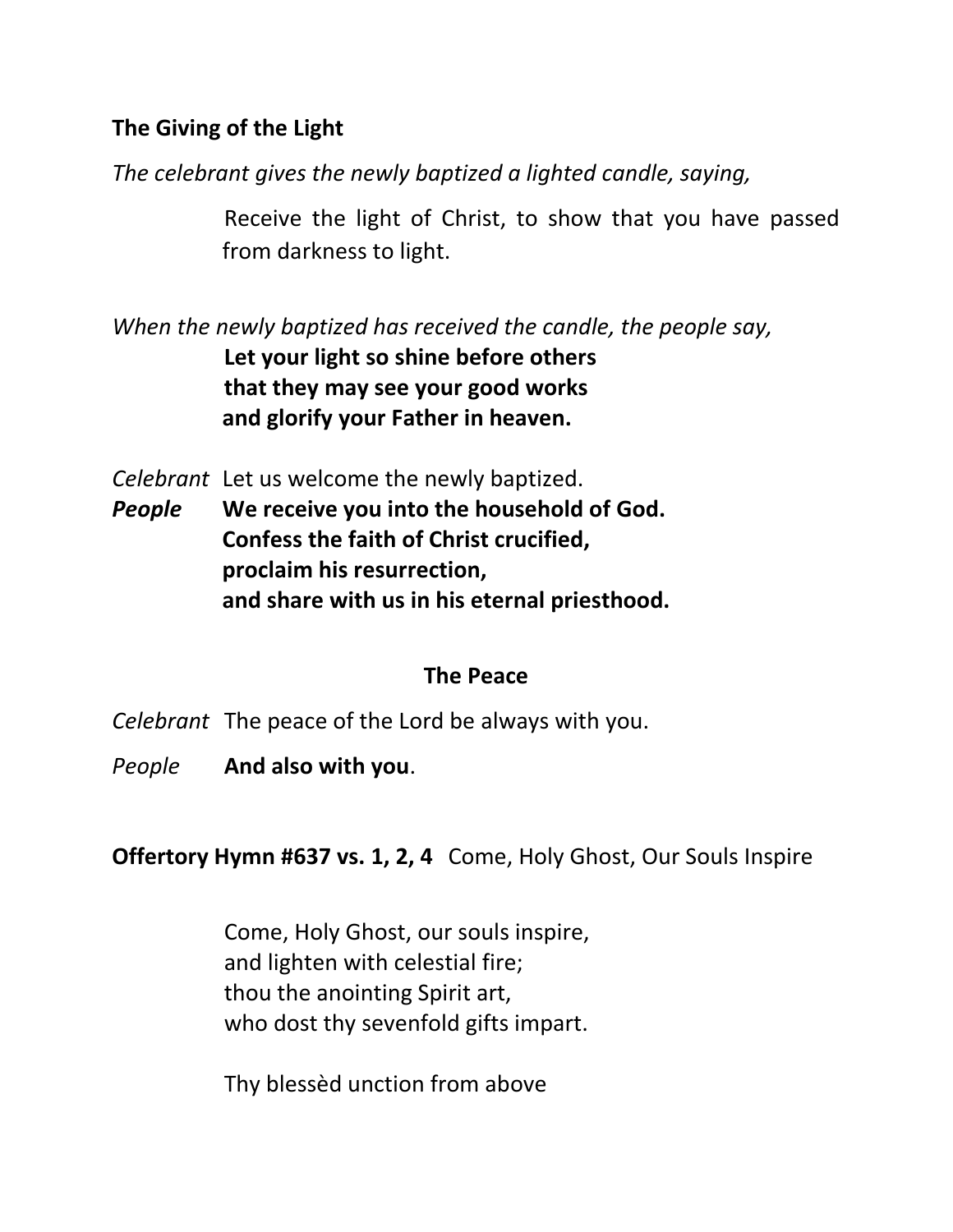is comfort, life, and fire of love; enable with perpetual light the dullness of our blinded sight.

Teach us to know the Father, Son, and thee, of both to be but One, that through the ages all along, this may be our endless song, 'Praise to thine eternal merit, Father, Son, and Holy Spirit.' Amen.

#### **Prayer over the Gifts**

*Celebrant* Giver of life,

receive all we offer you this day. Let the Spirit you bestow on your Church continue to work in the world through the hearts of all who believe. We ask this in the name of Jesus Christ the Lord. **Amen.**

#### **THE CELEBRATION OF THE EUCHARIST**

#### **Eucharistic Prayer 2**

*Celebrant* The Lord be with you.

#### **And also with you.**

*Celebrant* Lift up your hearts.

#### **We lift them to the Lord.**

*Celebrant* Let us give thanks to the Lord our God.

**It is right to give our thanks and praise.**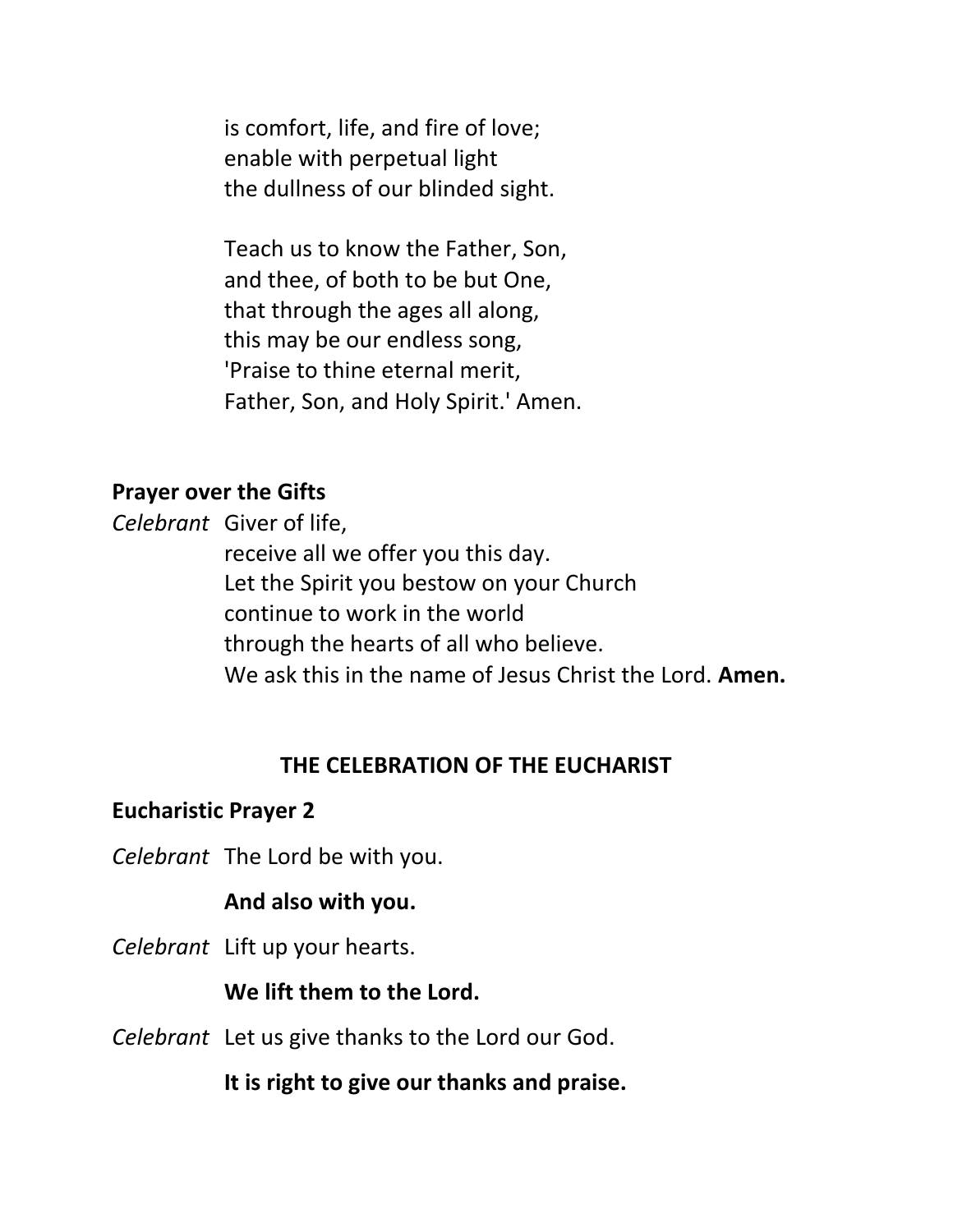*Celebrant* We give you thanks and praise, almighty God, through your beloved Son, Jesus Christ, our Saviour and Redeemer. He is your living Word, through whom you have created all things.

> By the power of the Holy Spirit he took flesh of the Virgin Mary and shared our human nature. He lived and died as one of us, to reconcile us to you, the God and Father of all.

In fulfilment of your will he stretched out his hands in suffering, to bring release to those who place their hope in you; and so he won for you a holy people.

He chose to bear our griefs and sorrows, and to give up his life on the cross, that he might shatter the chains of evil and death, and banish the darkness of sin and despair. By his resurrection he brings us into the light of your presence.

Now with all creation we raise our voices to proclaim the glory of your name.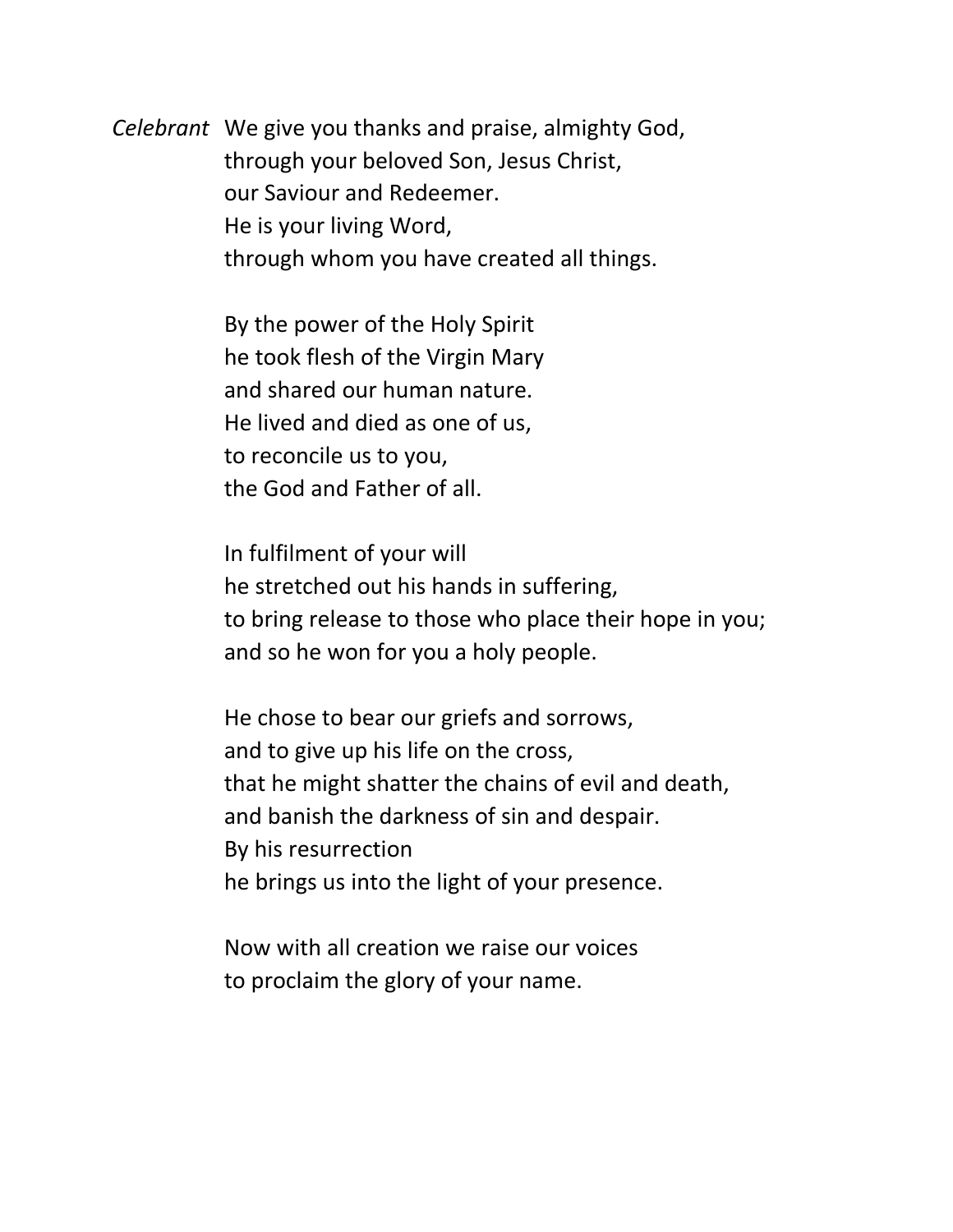*All (sung)* **Holy, holy, holy Lord, God of power and might***.* **Heaven and earth are full of your glory. Hosanna in the highest, hosanna in the highest.**

## **Blessed is he who comes in the name of the Lord. Hosanna in the highest, hosanna in the highest.**

*Celebrant* Holy and gracious God,

accept our praise, through your Son our Saviour Jesus Christ; who on the night he was handed over to suffering and death, took bread and gave you thanks, saying, "Take, and eat: this is my body which is broken for you." In the same way he took the cup, saying, "This is my blood which is shed for you. When you do this, you do it in memory of me."

Remembering, therefore, his death and resurrection, we offer you this bread and this cup, giving thanks that you have made us worthy to stand in your presence and serve you.

We ask you to send your Holy Spirit upon the offering of your holy Church. Gather into one all who share in these sacred mysteries, filling them with the Holy Spirit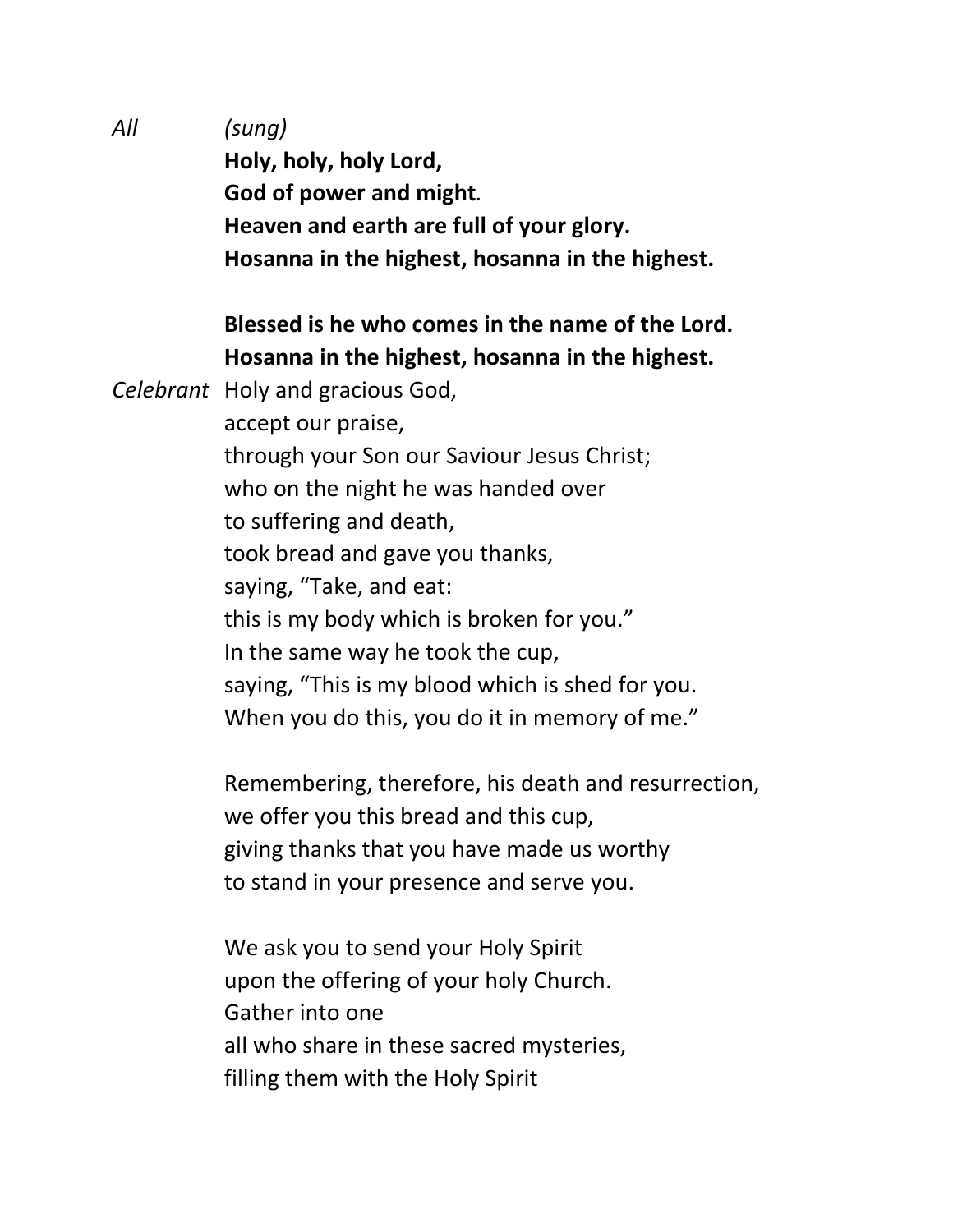and confirming their faith in the truth, that together we may praise you and give you glory through your Servant, Jesus Christ.

All glory and honour are yours, Father and Son, with the Holy Spirit in the holy Church, now and for ever*.* **Amen.**

*Celebrant* And now, as our Saviour Christ has taught us, we are bold to say, *All* **Our Father, who art in heaven hallowed be thy name, thy kingdom come, thy will be done, on earth as it is in heaven. Give us this day our daily bread. And forgive us our trespasses, as we forgive those who trespass against us. And lead us not into temptation, but deliver us from evil. For thine is the kingdom, the power, and the glory, for ever and ever. Amen.** 

*Silence*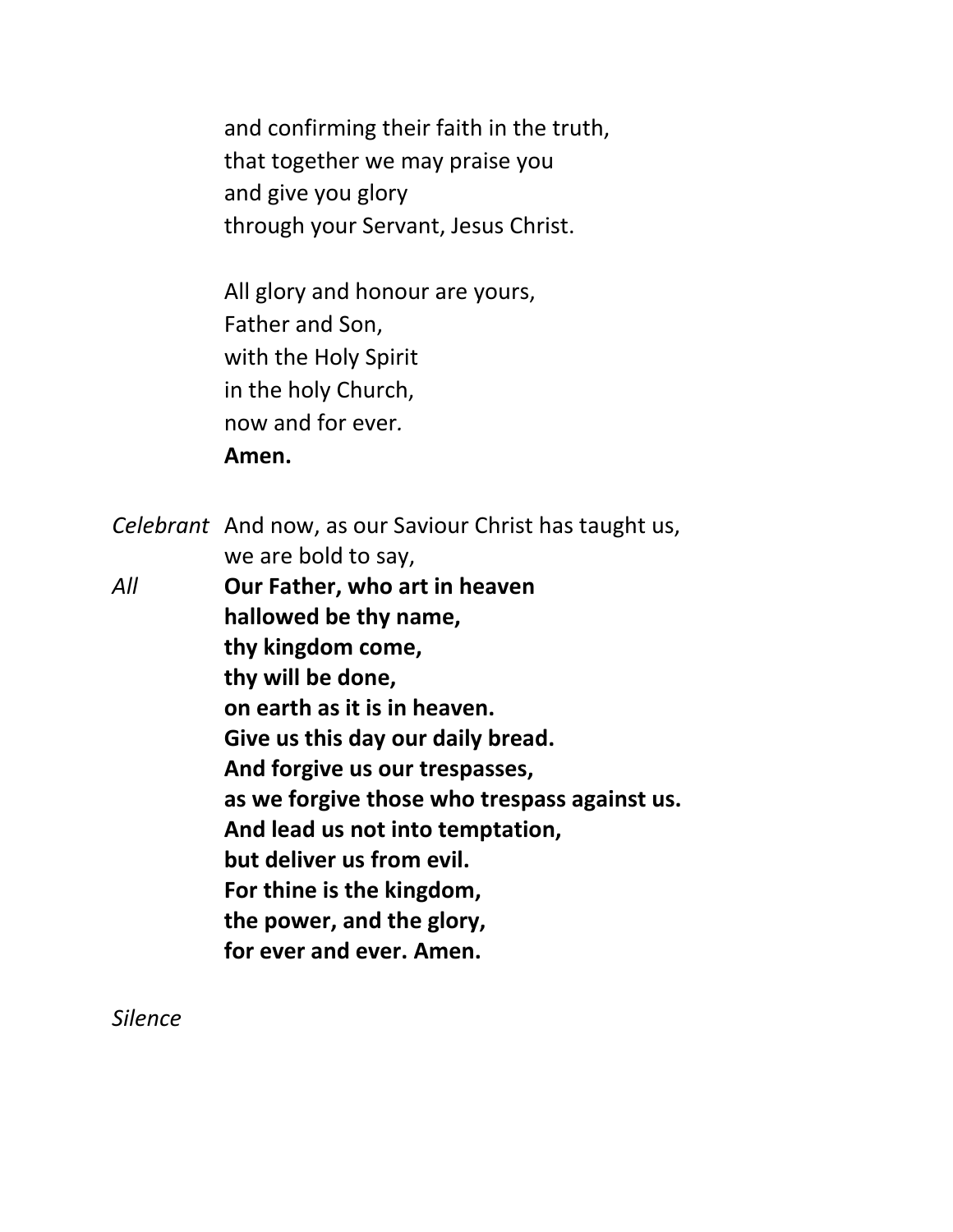#### **Breaking of Bread**

*Celebrant* We break this bread to share in the body of Christ. *All* **We, being many, are one body,** 

**for we all share in the one bread.**

**The Communion**

**Agnus Dei (sung) Jesus, Lamb of God, have mercy on us. Jesus, bearer of our sins, have mercy on us. Jesus, redeemer, redeemer of the world, give us your peace, give us your peace.** 

*Celebrant* The gifts of God for the People of God. *People* **Thanks be to God.**

**Prayer for Spiritual Communion** *(for those who choose not to receive Communion, or are following the service online) Celebrant* Those wishing to do so may make their spiritual communion by joining in this prayer with me now:

> **My Jesus, I believe that you are in the Blessed Sacrament. I love you above all things, and I long for you in my soul. Since I cannot now receive you sacramentally, come spiritually into my heart. As though you have already come, I embrace you, and unite myself entirely to you; never permit me to be separated from you. Amen.**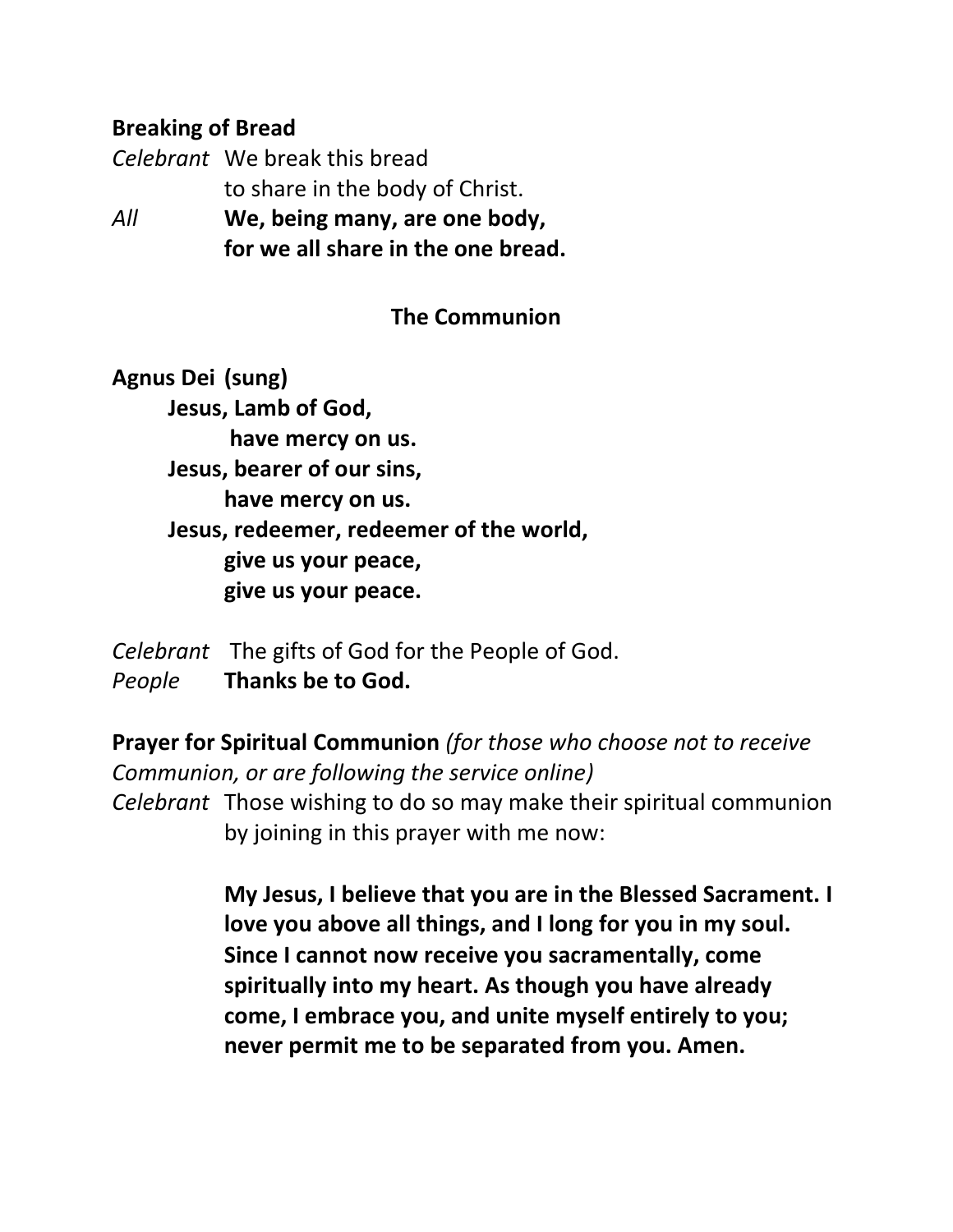*You are free to leave after receiving the Sacrament, or saying the Prayer for Spiritual Communion, if you wish. Go forth with God's grace and blessing. We will continue with the service for those who wish to remain.*

**Hymn during Communion #48 vs. 1, 2, 4** Let All Mortal Flesh Keep Silence

> Let all mortal flesh keep silence, and with fear and trembling stand; ponder nothing earthly-minded, for with blessing in his hand Christ our God to us approacheth, our full homage to demand.

King of kings, yet born of Mary, as of old on earth he stood, Lord of lords, in human vesture, in the body and the blood, he will give to all the faithful his own self for heavenly food.

At his feet the six-winged seraph, cherubim with sleepless eye veil their faces to the presence, as with ceaseless voice they cry, "Alleluia, alleluia, alleluia, Lord most high!"

**Anthem** *Litany to the Holy Spirit,* Peter Hurford (1930-2019)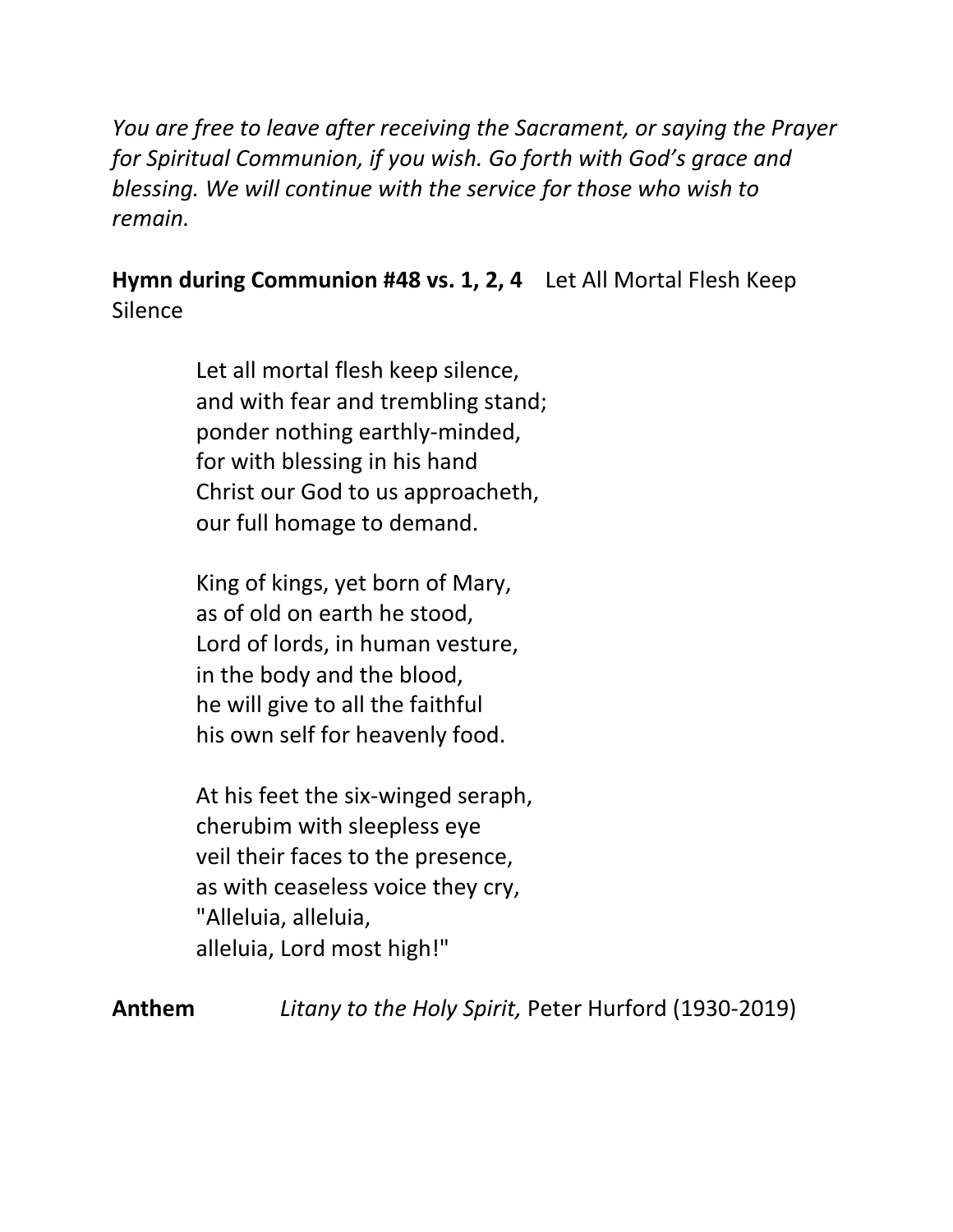#### **Prayer after Communion**

*Celebrant* Father,

may we who have received this eucharist live in the unity of your Holy Spirit, that we may show forth his gifts to all the world. We ask this in the name of Jesus Christ our Lord. **Amen.** 

## **Doxology & Blessing**

*Celebrant* Glory to God,

- *All* **whose power, working in us, can do infinitely more than we can ask or imagine. Glory to God from generation to generation, In the Church and in Christ Jesus, For ever and ever. Amen.**
- *Celebrant* The peace of God which passes all understanding keep your hearts and minds in the knowledge and love of God and of his Son, Jesus Christ the Lord. And the blessing of God Almighty, the Father, the Son and the Holy Spirit, remain with you and the ones you love now and forevermore. **Amen.**

#### **Announcements**

**Closing Hymn #380 vs. 1, 4, 6** O Worship the King

O worship the King, all glorious above; O gratefully sing his power and his love; Our shield and defender, the Ancient of Days,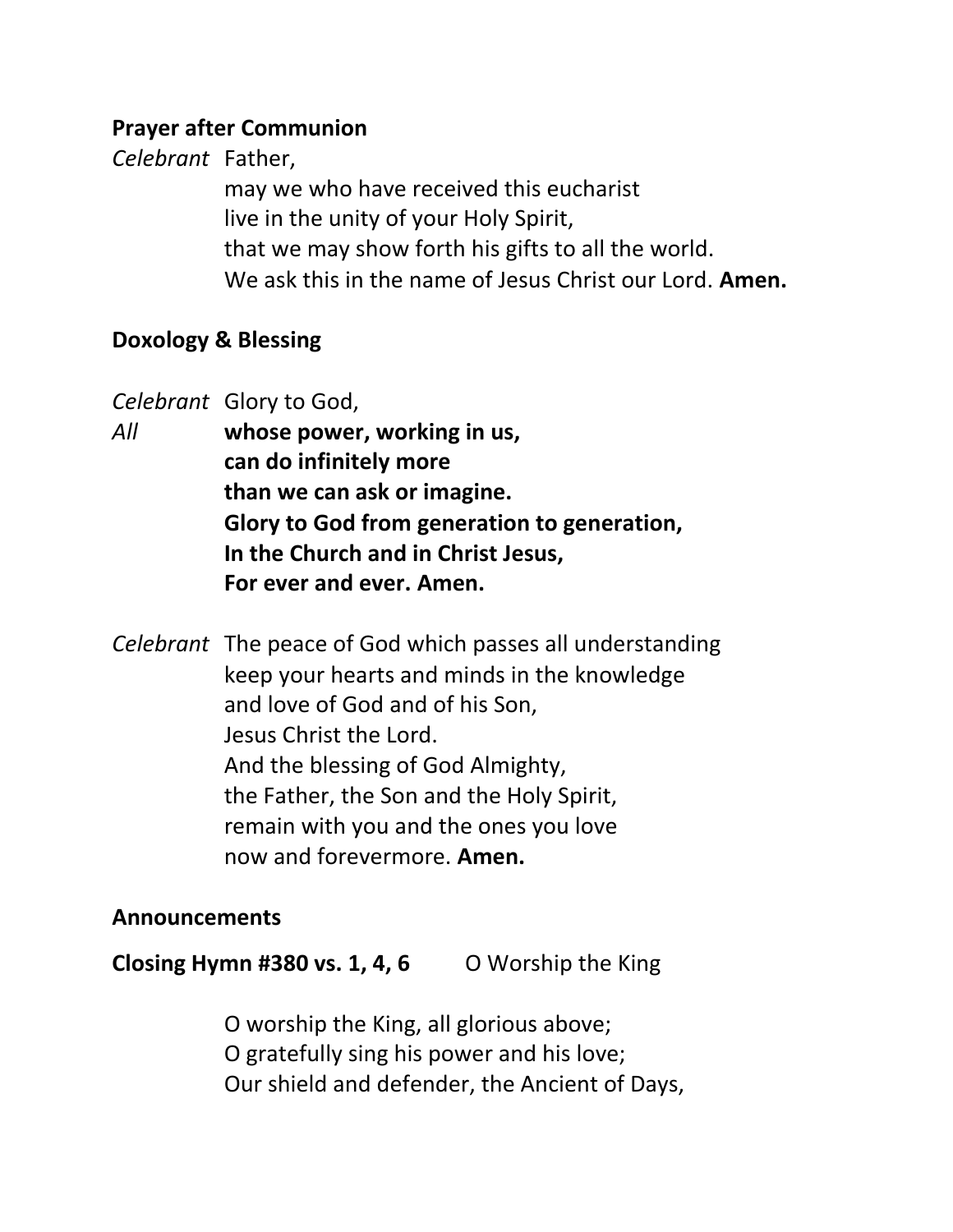Pavilioned in splendour and girded with praise.

Thy bountiful care, what tongue can recite? It breathes in the air; it shines in the light; it streams from the hills, it descends to the plain, and sweetly distils in the dew and the rain.

O measureless Might, ineffable Love, while angels delight to hymn thee above, the humbler creation, though feeble their lays, with true adoration shall sing to thy praise.

*Celebrant* Go forth into the world, rejoicing in the power of the Spirit. Alleluia! *People* **Thanks be to God. Alleluia!**

Postlude *Fantasie in E flat,* Camille Saint-Saens (1835-1921)

All hymn texts reproduced with permission under CCLI #1146969

# *Announcements*

**Holy Baptism** – Today we celebrate the Holy Baptism of Avery Hawley Glassford. Please welcome her family and sponsors!

**Welcome! –** We are grateful to continue in-person worship together. We will still follow Diocesan guidelines, which currently include the *optional* wearing of masks (Please note, Rev. Shelly and the Wardens strongly encourage you to wear your masks due to the ongoing risks of COVID-19, but masks are now optional for each person to decide if they would like to continue to wear them). Those who wish to maintain physical distancing during services may sit in a designated section. Please conduct a self screening before coming to church. Singing of hymns is permitted.